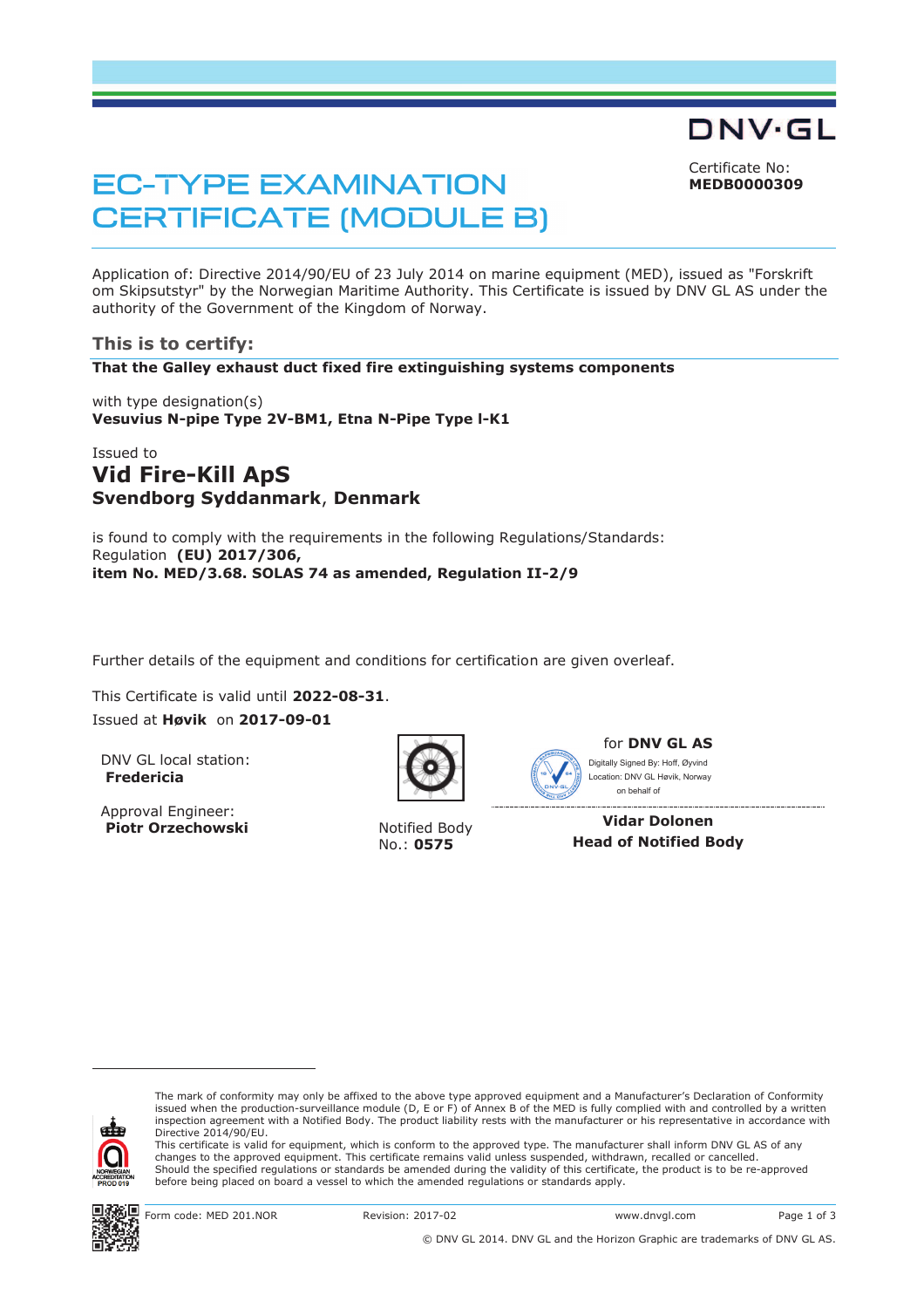## **Product description**

" Vesuvius N-pipe Type 2V-BM1, Etna N-Pipe Type l-K1"

is a low pressure water mist system, composed of spray heads, stainless steel piping, section valves and supply component(s).

The galley duct protection system should be designed according to new SOLAS Ch. II-2/10, 6.4.1-5. This certificate addresses only item 6.4.1.

The spray heads are manufactured by the VID Fire-Kill ApS, Svendborg, Denmark.

# **Application/Limitation**

The spray heads are to be installed in according to the following specifications:

| <b>Duct protection</b>                           |                                                                                                                                                                    |  |  |
|--------------------------------------------------|--------------------------------------------------------------------------------------------------------------------------------------------------------------------|--|--|
| Maximum protection length of<br>each spray head: | 0.5 m                                                                                                                                                              |  |  |
| Number of spray heads:                           | Twelve per 6 m pipe (nozzle spacing every 0.5 m)                                                                                                                   |  |  |
| Position of spray head:                          | Upper corner for square ducts (nozzle pointing 64 <sup>0</sup> downwards,<br>from vertical duct side) and upper side in round ducts (nozzle<br>pointing downwards) |  |  |
| Maximum size of square ducts: $1$ )              | $0.6 \times 0.3$ m (W $\times$ H)                                                                                                                                  |  |  |
| Maximum size of round ducts: $1$ )               | $\emptyset$ 0.57 m                                                                                                                                                 |  |  |
| Normal operating pressure:                       | 6 bar                                                                                                                                                              |  |  |
| Spray heads type:                                | Etna N-Pipe Type I-K1                                                                                                                                              |  |  |
| <b>Notes:</b>                                    |                                                                                                                                                                    |  |  |

1) Larger ducts can be accepted case by case (reduced nozzle spacing)

#### **Spray head information**

| <b>Primerican international</b>                                                          |                                      |                    |             |  |
|------------------------------------------------------------------------------------------|--------------------------------------|--------------------|-------------|--|
| Spray head                                                                               | k-factor<br>$(Q = k \times p^{1/2})$ | Flow rate          | Drawing no. |  |
| Etna N-Pipe Type I-K1 (per 6 m   10.8 lpm/bar <sup>1/2</sup><br>$N$ -pipe) <sup>2)</sup> |                                      | 26.45 lpm at 6 bar | 100303-807A |  |
| Etna N-Pipe Type I-K1 (per $\vert$ 0.9 lpm/bar <sup>1/2</sup><br>micro nozzle) $2$ )     |                                      | 2.2 lpm at 6 bar   | 100303-807A |  |
| <b>Notes:</b>                                                                            |                                      |                    |             |  |

2) Spray heads are to be made of stainless steel "SS AISI 303" and have a normal operating pressure of 6 bar.

For all applications:

- A. The pumps shall be delivered with product certificate, whereas other system components are to be inspected in accordance with Class Rules (or equivalent standard as specified by the Flag Administration);
- B. Pipes, couplings and other components are regarded as "Class III" piping.
- C. The pump unit and section valves shall be installed in a room having ambient temperature between  $+4$  °C and  $+45$  °C.
- D. Only stainless steel piping, or equivalent corrosion resistant pipes, is to be applied (to avoid clogging of sprinklers). Primary water supply shall be fresh water of potable quality.

The following items are to be submitted for approval for each project:

- System arrangement plans including location of spray heads, section valves, release stations and cylinders.
- Capacity of pressure vessel system.
- Specification of pipes, pump, and associated components;
- Shut down of function defined by SOLAS II-2/10.6.4.2-5.
- Manual containing operating and maintenance instructions.